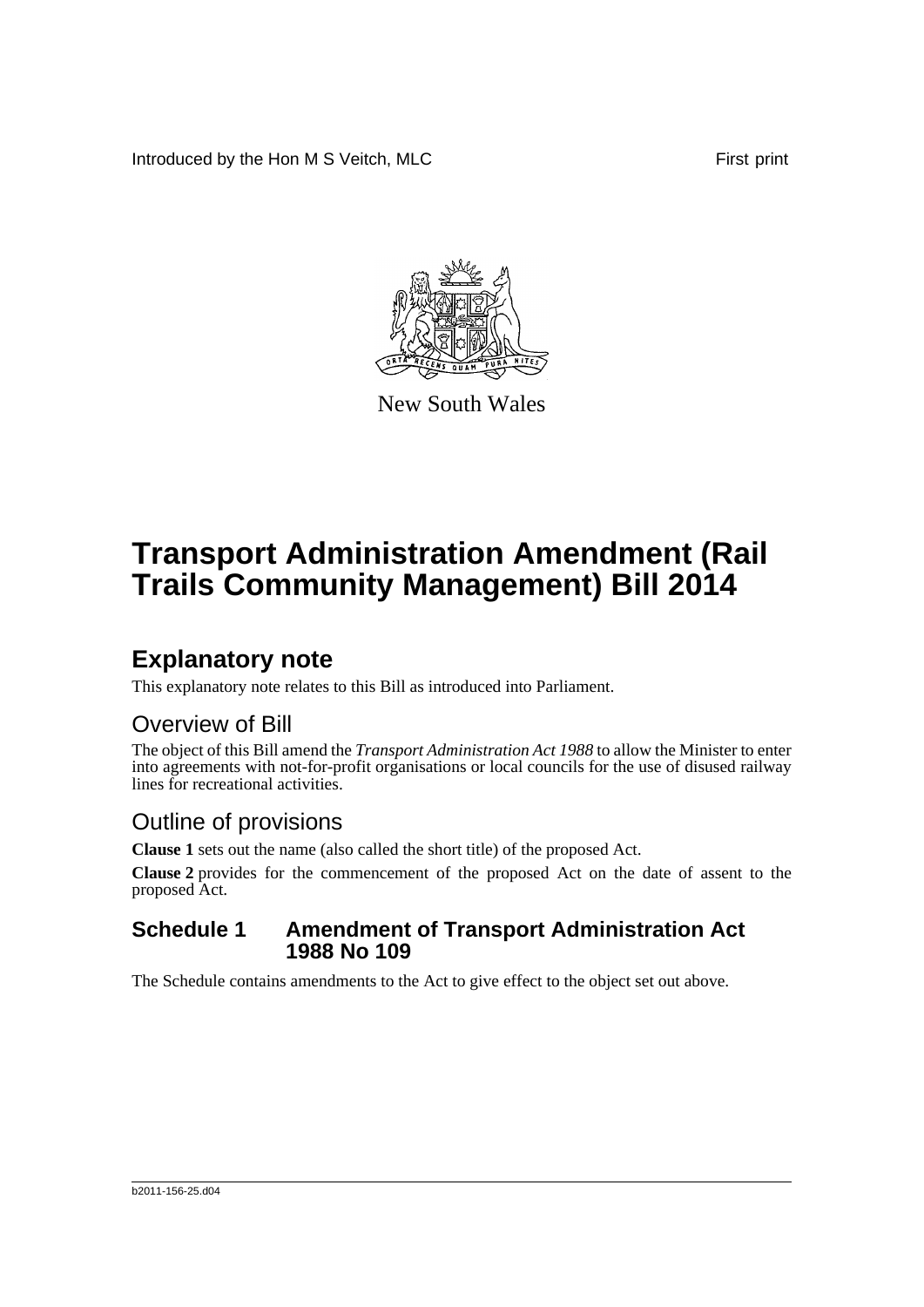Introduced by the Hon M S Veitch, MLC First print



New South Wales

# **Transport Administration Amendment (Rail Trails Community Management) Bill 2014**

### **Contents**

|   |                                                                  | Page          |
|---|------------------------------------------------------------------|---------------|
| 1 | Name of Act                                                      |               |
|   | 2 Commencement                                                   | $\mathcal{P}$ |
|   | Schedule 1 Amendment of Transport Administration Act 1988 No 109 | $\mathcal{B}$ |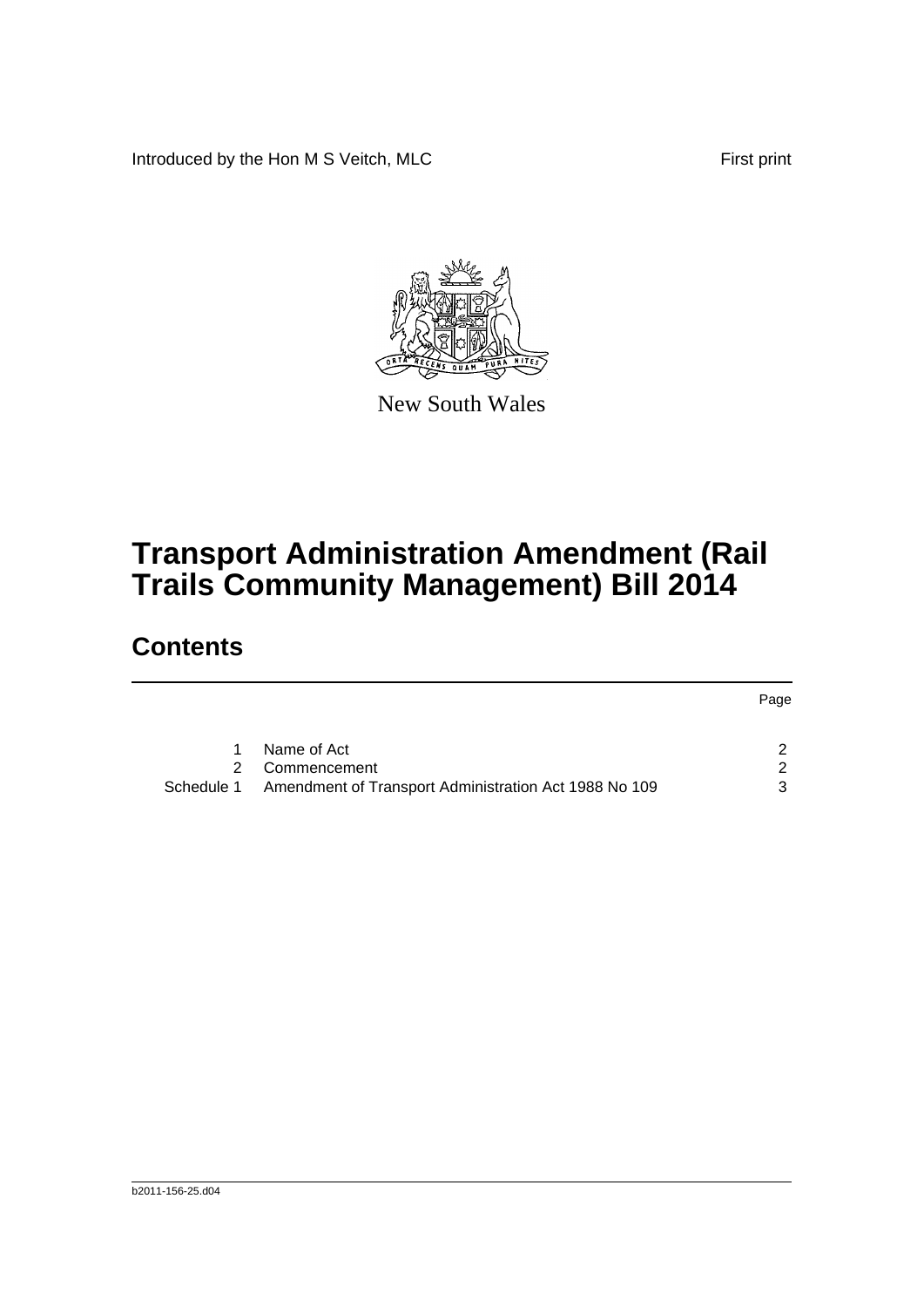

New South Wales

## **Transport Administration Amendment (Rail Trails Community Management) Bill 2014**

No , 2014

#### **A Bill for**

An Act to amend the *Transport Administration Act 1988* to make provision with respect to the transfer of rail corridors to community organisations for use as recreational rail trails.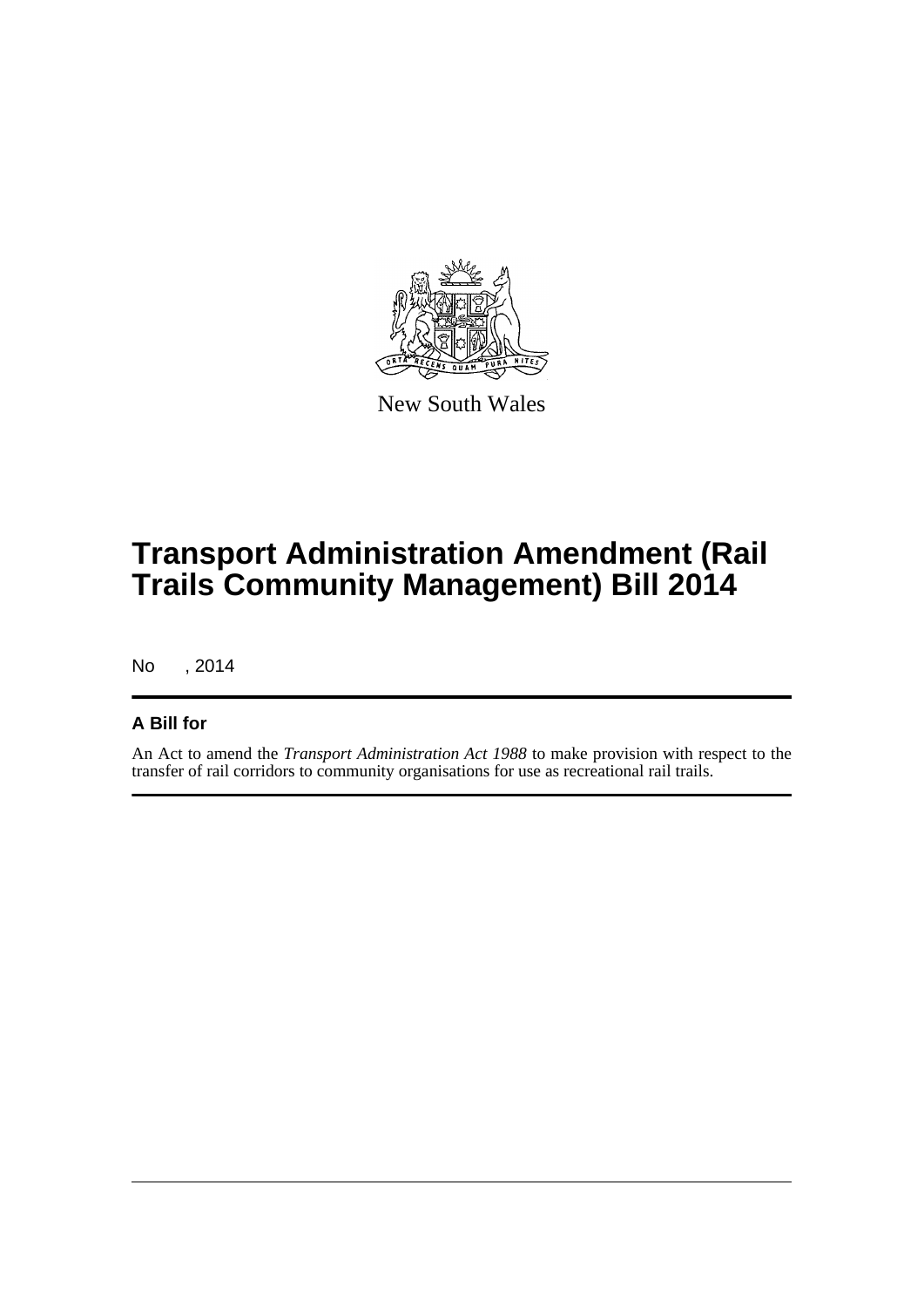Transport Administration Amendment (Rail Trails Community Management) Bill 2014 [NSW]

<span id="page-3-1"></span><span id="page-3-0"></span>

| The Legislature of New South Wales enacts:                                                                |                      |
|-----------------------------------------------------------------------------------------------------------|----------------------|
| Name of Act                                                                                               | 2                    |
| This Act is the <i>Transport Administration Amendment (Rail Trails Community</i><br>Management) Act 2014. | -3<br>$\overline{4}$ |
| <b>Commencement</b>                                                                                       | 5                    |
| This Act commences on the date of assent to this Act.                                                     | 6                    |
|                                                                                                           |                      |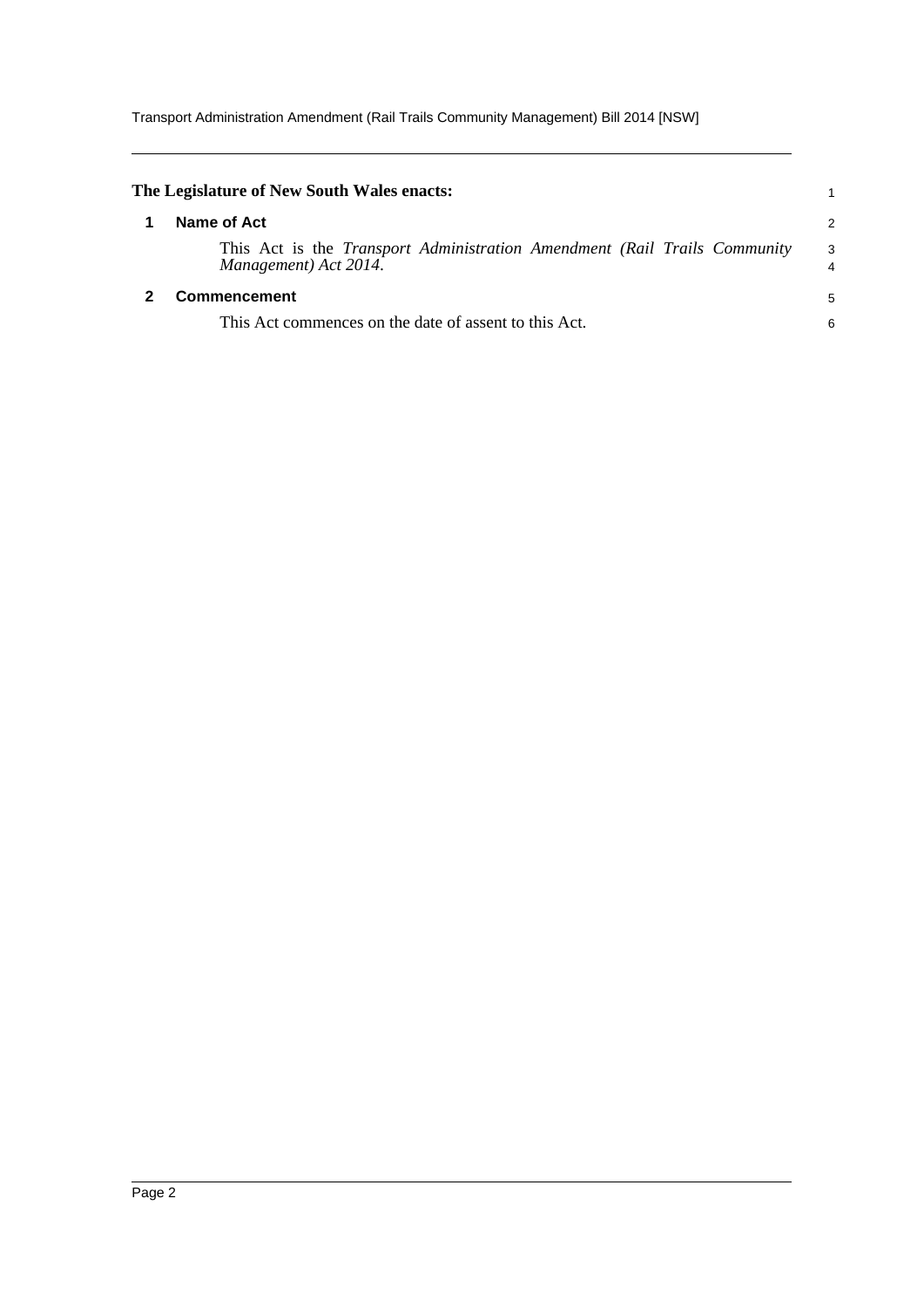<span id="page-4-0"></span>

|       | <b>Schedule 1</b>                                 |                                                        |                    | <b>Amendment of Transport Administration Act</b><br>1988 No 109                                                                                                                                                                                                                                            | $\mathbf{1}$<br>$\overline{2}$ |  |  |
|-------|---------------------------------------------------|--------------------------------------------------------|--------------------|------------------------------------------------------------------------------------------------------------------------------------------------------------------------------------------------------------------------------------------------------------------------------------------------------------|--------------------------------|--|--|
| $[1]$ | Section 99A Closure and disposal of railway lines |                                                        |                    |                                                                                                                                                                                                                                                                                                            |                                |  |  |
|       | Insert after section 99A (3):                     |                                                        |                    |                                                                                                                                                                                                                                                                                                            | 4                              |  |  |
|       |                                                   | (4)                                                    |                    | For the purposes of this section, a railway line is not closed merely because a<br>rail infrastructure owner has entered into a Rail Trail agreement under this Act,<br>or by the removal of railway tracks or other works in accordance with such an<br>agreement.                                        | 5<br>6<br>$\overline{7}$<br>8  |  |  |
| $[2]$ |                                                   | <b>Section 99AA Connections to rail infrastructure</b> |                    |                                                                                                                                                                                                                                                                                                            |                                |  |  |
|       |                                                   |                                                        |                    | Insert at the end of the section:                                                                                                                                                                                                                                                                          | 10                             |  |  |
|       |                                                   | (2)                                                    |                    | Subsection (1) does not apply in respect of a rail infrastructure owner who<br>severs a connection by the removal of railway tracks or other works in<br>accordance with a Rail Trail agreement under Division 1C.                                                                                         | 11<br>12<br>13                 |  |  |
| $[3]$ |                                                   | Part 9, Division 1C                                    |                    |                                                                                                                                                                                                                                                                                                            | 14                             |  |  |
|       |                                                   | Insert after section 99D:                              |                    |                                                                                                                                                                                                                                                                                                            | 15                             |  |  |
|       |                                                   | <b>Division 1C</b>                                     |                    | <b>Rail Trail agreements</b>                                                                                                                                                                                                                                                                               | 16                             |  |  |
|       | 99E                                               |                                                        | <b>Definitions</b> |                                                                                                                                                                                                                                                                                                            | 17                             |  |  |
|       |                                                   |                                                        |                    | In this Division:                                                                                                                                                                                                                                                                                          | 18                             |  |  |
|       |                                                   |                                                        |                    | <b>Rail Trail agreement</b> —see section 99G.                                                                                                                                                                                                                                                              | 19                             |  |  |
|       |                                                   |                                                        |                    | <i>disused railway line</i> means a railway line, or part of a railway line, that is<br>declared to be a disused railway line by an order under this Division, and<br>includes the land on which the railway line or part of a railway line is located.                                                    | 20<br>21<br>22                 |  |  |
|       | 99F                                               |                                                        |                    | <b>Disused railway lines</b>                                                                                                                                                                                                                                                                               | 23                             |  |  |
|       |                                                   | (1)                                                    |                    | The Minister may, by order published in the Gazette, declare a railway line, or<br>part of a railway line, to be a disused railway line.                                                                                                                                                                   | 24<br>25                       |  |  |
|       |                                                   | (2)                                                    |                    | The Minister may make an order under subsection (1) only if the Minister is<br>satisfied that passenger or freight services have not been regularly operated on<br>the railway line for a period of 15 years.                                                                                              | 26<br>27<br>28                 |  |  |
|       | 99G                                               |                                                        |                    | <b>Rail Trail agreements</b>                                                                                                                                                                                                                                                                               | 29                             |  |  |
|       |                                                   | (1)                                                    |                    | A rail infrastructure owner may, with the consent of the Minister, enter into an<br>agreement with a not-for-profit organisation or a local council for the use of a<br>disused railway line for recreational activities (a Rail Trail agreement).                                                         | 30<br>31<br>32                 |  |  |
|       |                                                   | (2)                                                    |                    | The Minister may consent to a rail infrastructure owner entering into a Rail<br>Trail agreement only if the Minister is satisfied that:                                                                                                                                                                    | 33<br>34                       |  |  |
|       |                                                   |                                                        | (a)                | if the agreement provides for the removal of railway tracks or other<br>works—the agreement also provides for suitable arrangements for, or<br>for contributions to, the restoration of the rail capacity of the railway<br>line or part of the railway line concerned at the end of the agreement,<br>and | 35<br>36<br>37<br>38<br>39     |  |  |
|       |                                                   |                                                        | (b)                | community consultation on the agreement has been carried out as<br>required by section 99H, and                                                                                                                                                                                                            | 40<br>41                       |  |  |